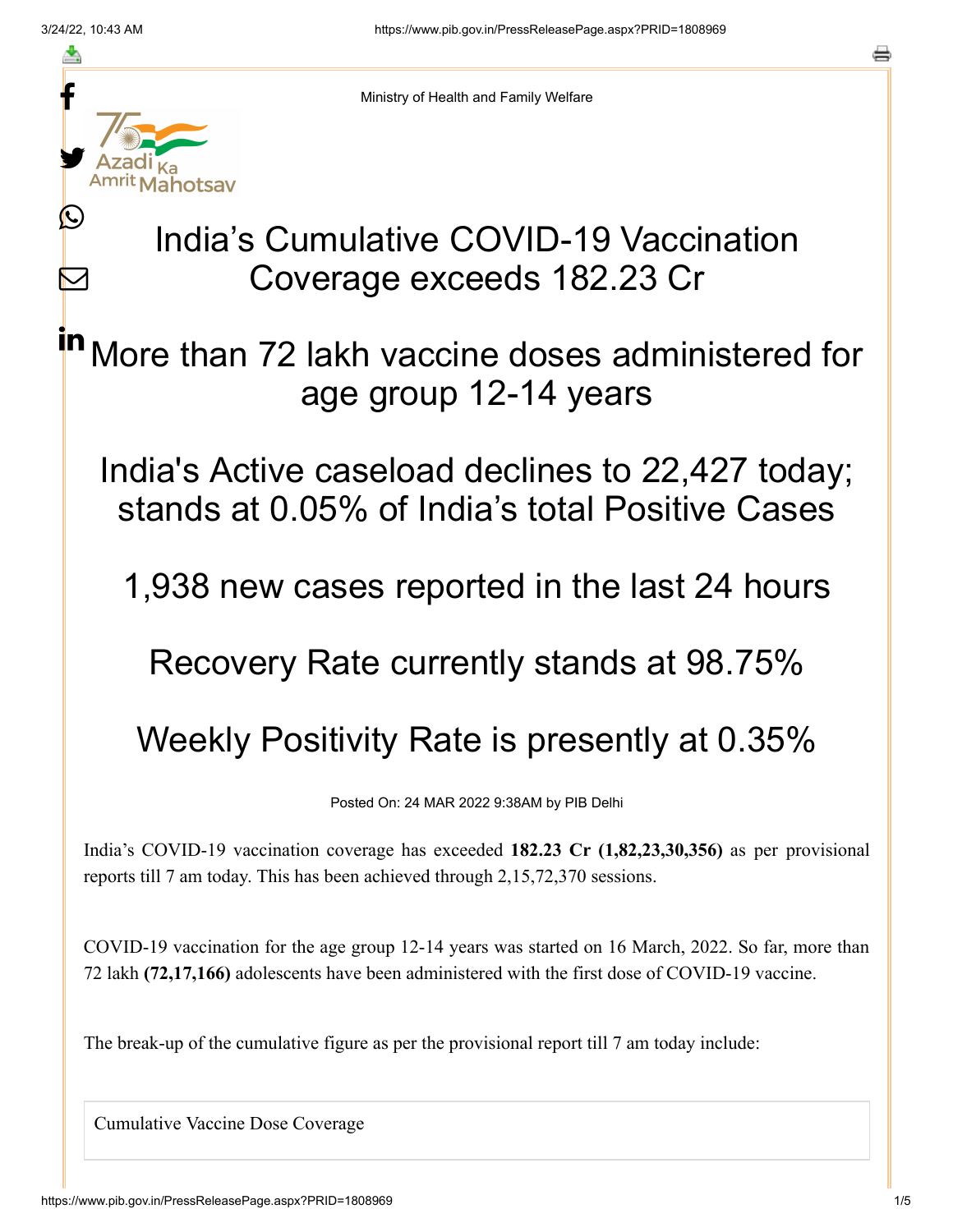| f                      | <b>HCWs</b>           | 1 <sup>st</sup> Dose   | 10403271       |
|------------------------|-----------------------|------------------------|----------------|
|                        |                       | $2nd$ Dose             | 9993460        |
| $\bf \Omega$           |                       | <b>Precaution Dose</b> | 4388402        |
| <b>FLWs</b>            |                       | 1 <sup>st</sup> Dose   | 18412459       |
|                        |                       | $2nd$ Dose             | 17494613       |
| in                     |                       | <b>Precaution Dose</b> | 6720473        |
|                        | Age Group 12-14 years | $1st$ Dose             | 7217166        |
|                        | Age Group 15-18 years | 1 <sup>st</sup> Dose   | 56501245       |
|                        |                       | $2nd$ Dose             | 36371187       |
|                        | Age Group 18-44 years | 1 <sup>st</sup> Dose   | 554022688      |
|                        |                       | $2nd$ Dose             | 461452941      |
|                        | Age Group 45-59 years | 1 <sup>st</sup> Dose   | 202648174      |
|                        |                       | $2nd$ Dose             | 184256051      |
|                        | Over 60 years         | 1 <sup>st</sup> Dose   | 126667775      |
|                        |                       | $2nd$ Dose             | 114767510      |
|                        |                       | <b>Precaution Dose</b> | 11012941       |
| <b>Precaution Dose</b> |                       |                        | 2,21,21,816    |
| Total                  |                       |                        | 1,82,23,30,356 |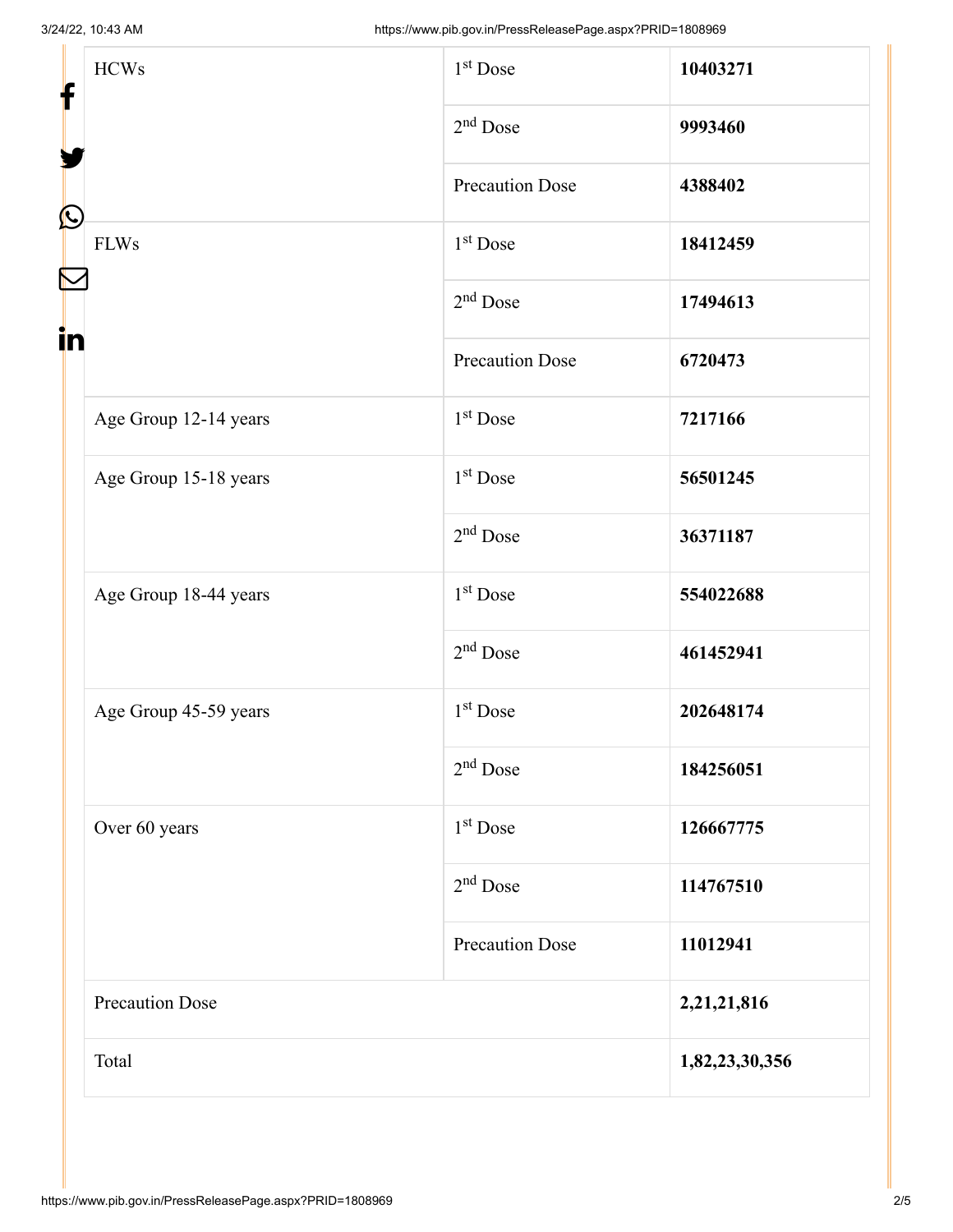Following a continuous downward trend, India's Active Caseload has declined to **22,427** today**,** constituting **0.05%** of the country's total Positive Cases**.**



Consequently, India's recovery rate stands at **98.75%. 2,531** patients have recovered in the last 24 hours and the cumulative tally of recovered patients (since the beginning of the pandemic) is now at **4,24,75,588.**



**1,938 new cases** were reported in the last 24 hours.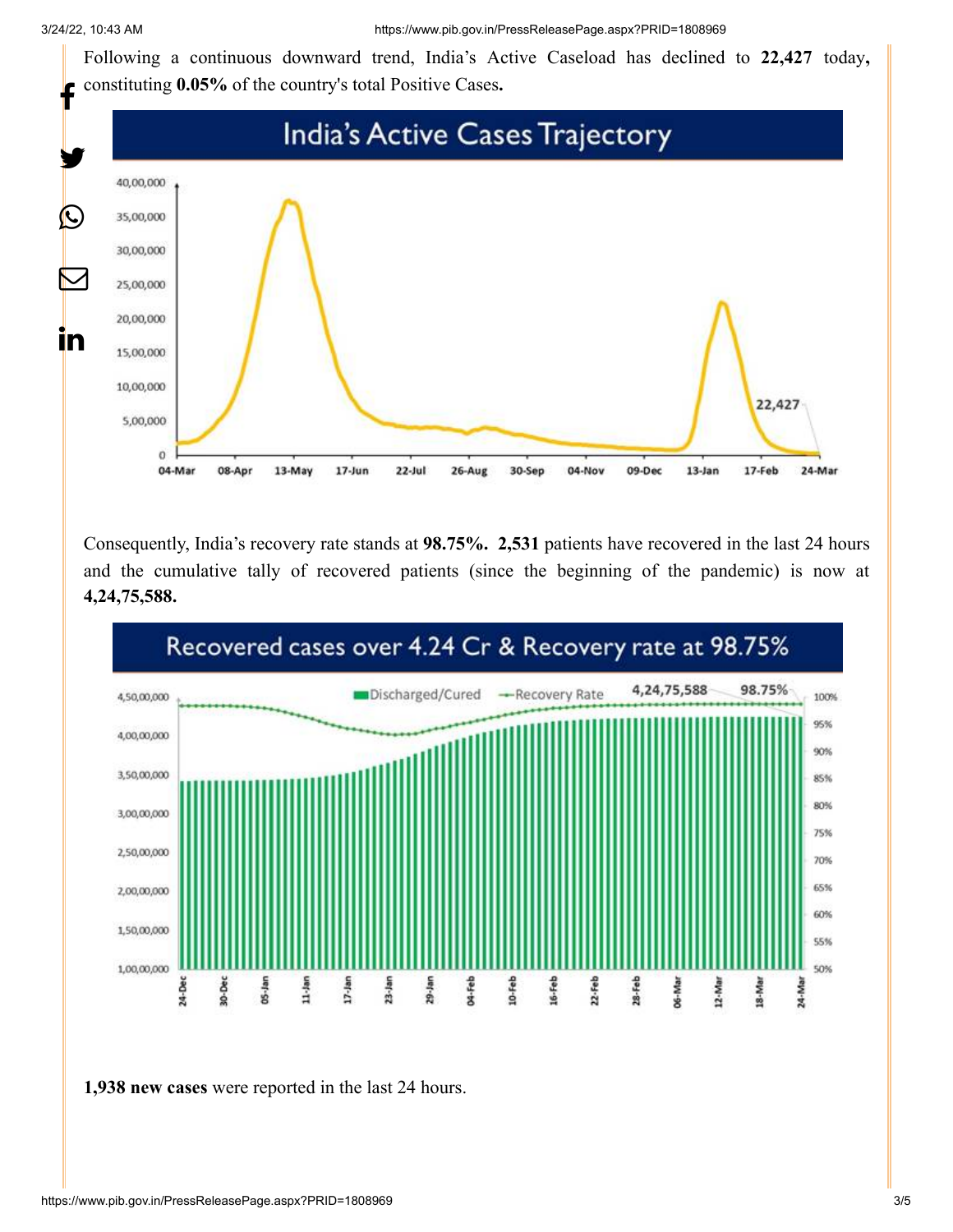3/24/22, 10:43 AM https://www.pib.gov.in/PressReleasePage.aspx?PRID=1808969



The last 24 hours saw a total of **6,61,954** COVID-19 tests being conducted. India has so far conducted over **78.49 Cr (78,49,52,800**) cumulative tests.

There has been a sustained fall in the weekly and daily Positivity Rates too. **Weekly Positivity Rate** in the country currently **stands at 0.35%** and the **Daily Positivity rate is also reported to be 0.29%.**



\*\*\*\*

## **MV/AL**

## **HFW/COVID States data/24<sup>th</sup> March2022/3**